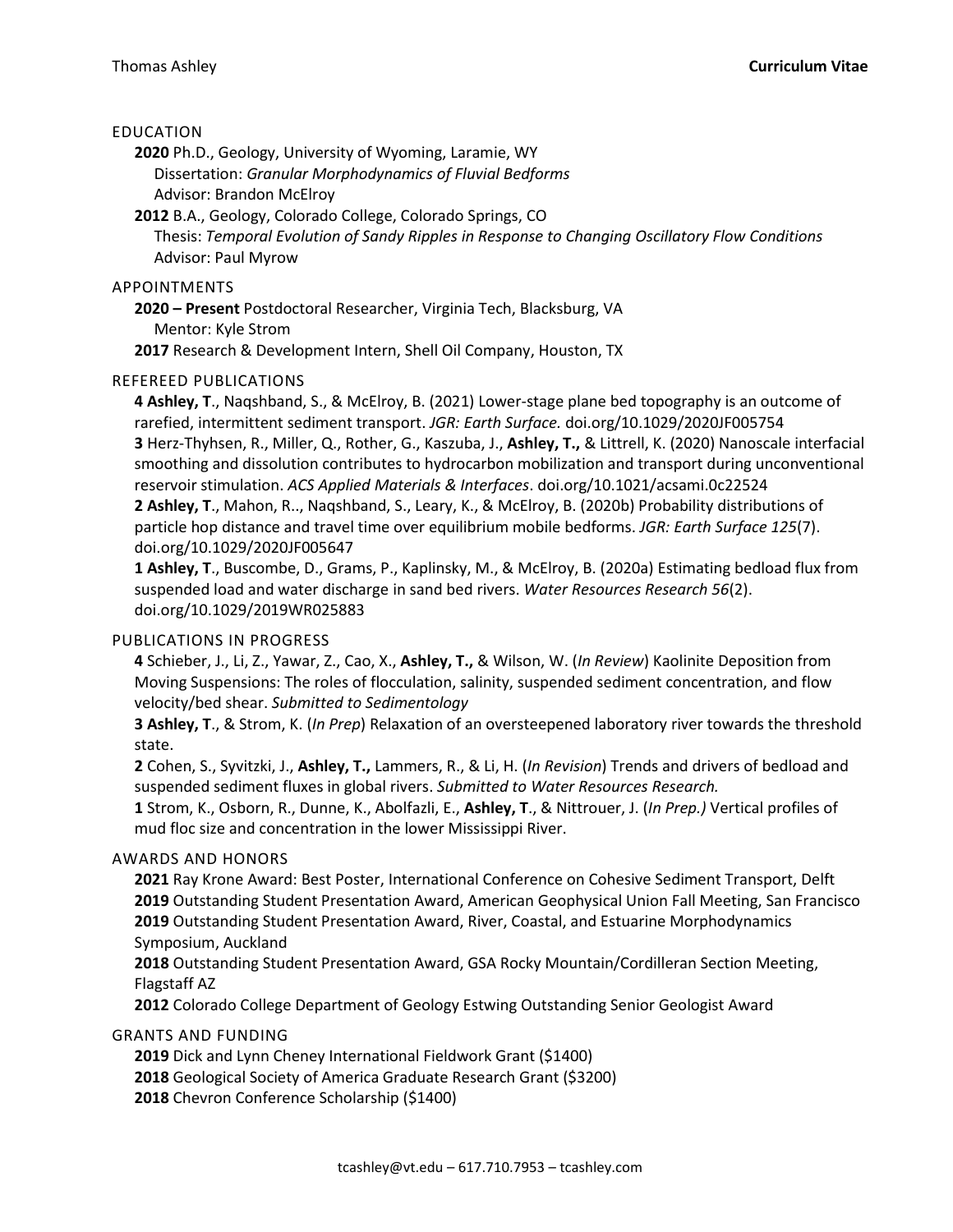**2018** Bradbury Geology Scholarship (\$3000)

**2018** Nielson International Fieldwork Grant (\$2500)

**2018** Dick and Lynn Cheney International Studies Grant (\$1200)

**2015** W. E. Andrau Scholarship in Geology (\$1000)

### INVITED LECTURES

- **2021** *What can laboratory channels tell us about how rivers behave over geologic timescales?* Virginia Tech**,** Environment and Water Resources Seminar Series
- **2021** *Relaxation of an oversteepened laboratory channel towards the threshold state.* Indiana University **2019** *Bayesian modeling in fluvial systems*. Geological Society of America Annual Meeting

## PROFESSIONAL MEETING PRESENTATIONS

- **18 Ashley, T.**, & Strom, K. (2021). Relaxation of an oversteepened laboratory channel towards the threshold state (Oral). *American Geophysical Union Fall Meeting,* New Orleans, December 2021.
- **17 Ashley, T.**, & Strom, K. (2021). Organic polymers profoundly alter kaolinite settling and deposition (Poster). *International Conference on Cohesive Sediment Transport,* Delft, Netherlands, September 2021.
- **16 Ashley, T.**, Naqshband, S., & McElroy, B. (2020). Particle collisions control stable bed configuration under weak bedload transport conditions (Poster). *American Geophysical Union Fall Meeting,* San Francisco, December 2020.
- **15 Ashley, T.**, Naqshband, S., & McElroy, B. (2019). Plane-bed instability at the granular scale (Poster). *American Geophysical Union Fall Meeting,* San Francisco, December 2019.
- **14 Ashley, T.**, Naqshband, S., & McElroy, B. (2019). Plane-bed instability at the granular scale (Poster). *River, Coastal, and Estuarine Morphodynamics Symposium,* Auckland, November 2019.
- **13 Ashley, T.**, McElroy, B. (2019). Bayesian modeling in fluvial systems (Oral, Invited). *Geological Society of America Annual Meeting*, Phoenix, September 2019.
- **12 Ashley, T**., Mahon, R.., Naqshband, S.., Leary, K., & McElroy, B. (2018). Ensemble distributions of particle hop distance and travel time over equilibrium dunes (Oral). *American Geophysical Union Fall Meeting,* Washington D. C., December 2018.
- **11** McElroy, B., **Ashley, T.**, Buscombe, D., Grams, P., & Kaplinski, M., (2018). Estimating bedload flux from suspended load measurements on the Colorado River in Grand Canyon National Park (Oral). *American Geophysical Union Fall Meeting,* Washington D. C., December 2018.
- **10 Ashley, T**., McElroy, B., Buscombe, D., Grams, P., & Kaplinski, M., (2018). Management implications for bedload models in the Grand Canyon of the Colorado River (Poster). *Geological Society of America Joint Section Meeting,* Flagstaff, May 2018.
- **9 Ashley, T**., McElroy, B., Buscombe, D., Grams, P., & Kaplinski, M., (2018). Statistical bedload modeling on the Colorado River in Grand Canyon National Park (Oral, OSPA winner). *Geological Society of America Joint Section Meeting,* Flagstaff, May 2018.
- **8 Ashley, T**., McElroy, B., Buscombe, D., Grams, P., & Kaplinski, M., (2017). Modeling bedload flux at monitoring stations on supply-limited, sand bed rivers (Poster). *International Conference on Fluvial Sedimentology 11,* Calgary, July 2017.
- **7** Buscombe, D., Kaplinski M., Grams, P.E., **Ashley, T.,** McElroy, B., & Rubin, D. M. (2017). The sand dunes of the Colorado River, Grand Canyon, USA. *10th Symposium on River, Coastal, and Estuarine Morphodynamics,* Trento-Padova, Italy, September 2017.
- **6 Ashley, T.**, Mahon, R., McElroy, B. (2016). Measuring the granular evolution of dune topography (Poster). *Sediment Experimentalist Network*, Tsukuba, Japan*,* September 2017.
- **5 Ashley, T.,** McElroy, B., Buscombe, D., Grams, P., & Kaplinski, M. (2016). Estimating bedload from gage data to improve flux-based sediment budgets (Poster). *Geological Society of America Annual Meeting*, Denver, 2016.